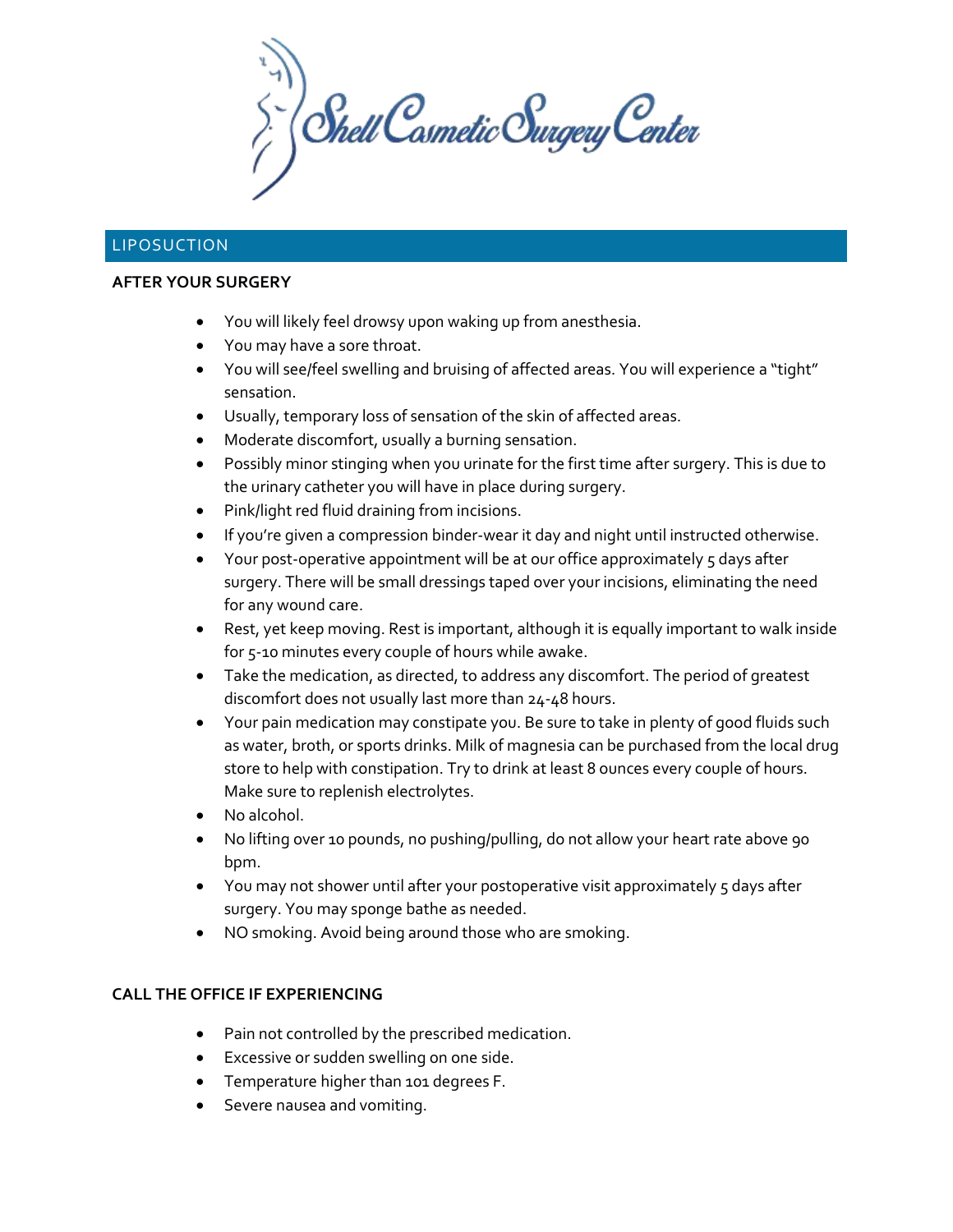- Pain in calf, knee, groin, or shortness of breath.
- Continuous dizziness or unusual behavior.

## **2 TO 7 DAYS FOLLOWING SURGERY**

- During this time, you can expect to slowly progress day by day.
- Please be sure to speak with Dr. Shell before you begin to drive or return to work or a regular routine at home.
- Continue a well-balanced diet with adequate hydration.
- Advice exposure to sun and heat.
- Continue to take prescribed pain medications as needed.
- Begin to transition from prescribed pain medication to over the counter alternative. Dr. Shell and staff can guide you through this as needed.
- Keep wearing provided binder day and night.
- Avoid exercise other than walking. Leisurely daily walks will help you feel better and prevent blood clots.
- NO smoking. Avoid being around those who are smoking.
- Continue not to take blood thinning medications unless specifically cleared by Dr. Shell.

### **1 TO 4 WEEKS FOLLOWING SURGERY**

- Healing is a gradual process. It is normal to feel discouraged while waiting for swelling, bruising, discomfort, and numbness to diminish. Extra rest, a nutritious diet, and avoidance of stress are important aids to recovery. Once cleared by Dr. Shell, you may take Aspirin, Advil, Aleve, etc. at this time.
- Wash incision(s) with Dial antibacterial soap and pat dry with clean cloth.
- The small strips of tape covering your incision will fall off 2-3 weeks after surgery.
- Keep wearing your binder day and night.
- Once cleared by Dr. Shell, you may ease back into your workout routine.
- Continue to avoid sun exposure and heat. Use sunscreen on incision as it may tend to hyper pigment.
- NO smoking. Avoid being around those who are smoking.

### **4 TO 6 WEEKS FOLLOWING SURGERY**

- Overall swelling continues to subside and you will begin to settle into your natural appearance. Tenderness, tightness, skin numbness, or bruising (if remaining) will continue to diminish.
- You may submerge your body in water, following complete healing of your incisions.
- You may stop wearing your binder.